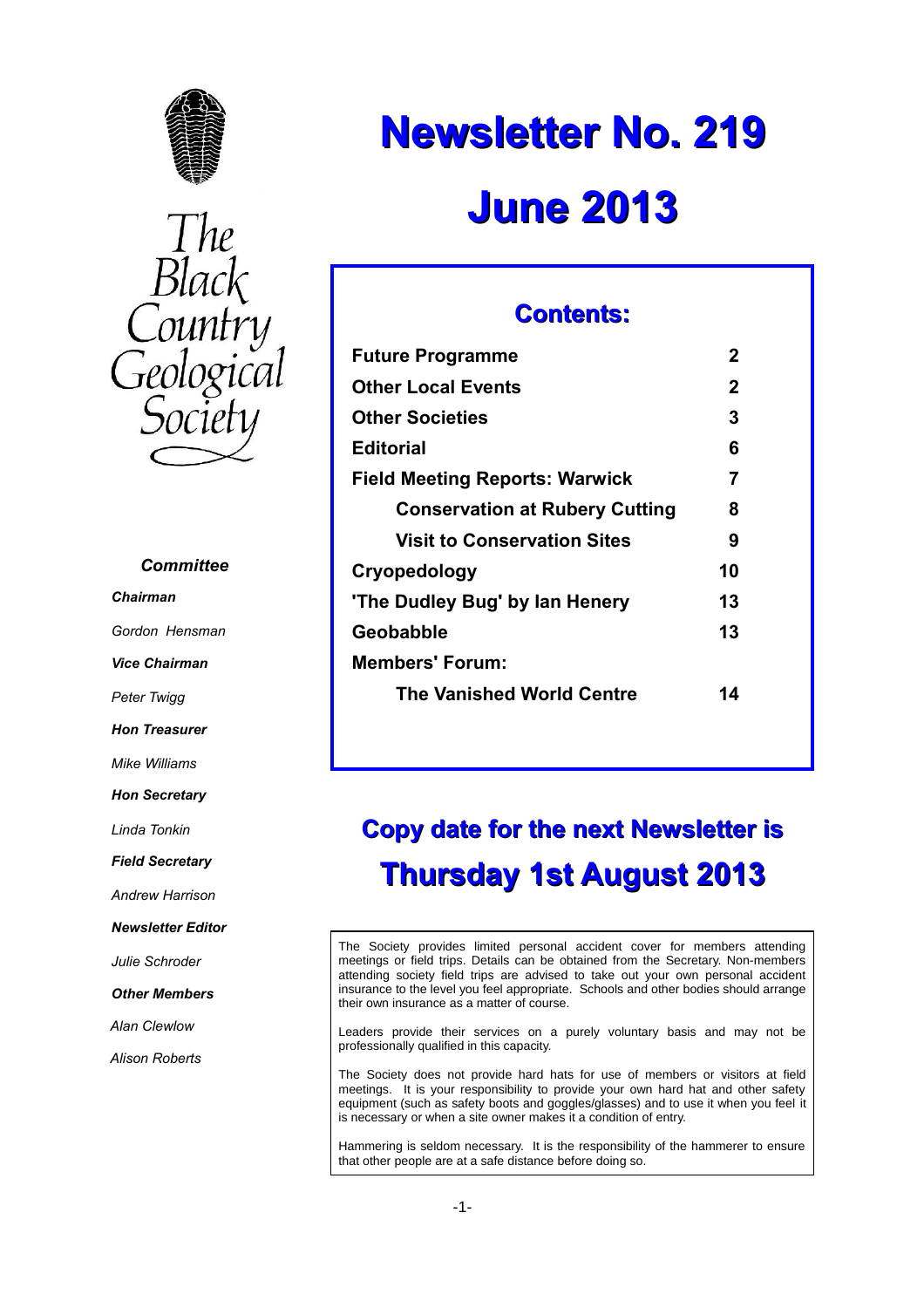## **Future Programme**

#### **Lecture meetings are held at Dudley Museum & Art Gallery, St James's Road, Dudley, DY1 1HU. Tel. 01384 815575. 7.30 for 8 o'clock start unless stated otherwise.**

#### **Those wishing to attend field meetings please contact our Field Secretary, Andy Harrison, telephone: 01384 370 188, mobile: 07973 330 706 or email: [fieldsecretary@bcgs.info](mailto:fieldsecretary@bcgs.info)**

**Saturday 22nd June** *(Field meeting):* **The Geology of Dudley and the Black Country from a Canal Boat, led by Graham Worton** (Keeper of Geology, Dudley Museum and Art Gallery). Meet at the Canal Trust car park, NGR SO949917 at 10.00 for 10.30. Pub lunch. There will be a charge for the canal boat trip, payable on the day, gift aid optional. Maximum of 48 people. Please indicate your interest in attending before 8th June 2013, to Andrew Harrison 07973 330 706 or email: [fieldsecretary@bcgs.info](mailto:fieldsecretary@bcgs.info)

**Saturday 20th July** *(Field meeting):* **The Geology of Worcester, led by Andy Harrison.** Meet at 10.30am outside the Guildhall on the High Street (NGR: 385006, 254780). The day will begin with a look at the building stones of Worcester on a circular walk of the City Centre. After lunch we will visit Worcester Cathedral, last resting place of Prince Arthur, eldest son to Henry VII. Please contact the field secretary (details above) to express your interest in attending this event.

#### **Monday 28th October** *(Indoor Meeting):* **'Of fossils and fracking - a palaeontologist's guide to shale gas'. Speaker: Dr Liam Herringshaw**

**November Indoor Meeting:** Date and speaker tbc.

**Monday 9th December** *(Indoor meeting, 7.00 for 7.30 start):* **BCGS Members' Evening and Christmas Social.** This is our annual chance for members to share their geological experiences in a sociable atmosphere with a Christmas buffet provided by the Society. We need a few of you to volunteer to do a short presentation - perhaps your geological experiences on holiday or any topic with geological connections; or perhaps bring along some of your specimens for admiration, discussion and identification. Please don't be shy about volunteering - this is an informal and relaxed occasion: the more contributions we have, the merrier the evening. Please contact our Secretary, Linda Tonkin if you can make a contribution to this event: [secretary@bcgs.info](mailto:secretary@bcgs.info)

## **Other Local Events**

#### **Dudley Museum & Art Gallery**

**Rock and fossil identification 11.00 - 1.00** by appointment on the following Wednesdays: 7th, 21st, 28th August and 30th October. Bring along your rock and fossil finds to have them identified by resident experts. Free of charge. Contact details above.

**Dudley Rock & Fossil Festival: Saturday 28th September 10.00 - 5.00** and **Sunday 29th September 10.00 - 4.00.** This is the largest fossil extravaganza in the Midlands and will take place at Dudley Town Hall and Dudley Museum and Art Gallery. Exhibitors will be showcasing everything from fossils, and minerals, to gems and jewellery all of which are for sale. The event will include lectures and talks from geology and palaeontology experts from across the United Kingdom. Family entertainment including: a geological dig, chemistry corner, fossil casting, face painting, glitter tattoo, fossil identification sessions, a Punch and Judy show and craft workshops.

**Admission charge:** £2.60 adult, £1.60 child, £8 family ticket (2 adults and up to 3 children). **Price includes entrance and activities at both Dudley Museum & Art Gallery and Dudley Town Hall. For more information see:<http://discover.dudley.gov.uk/events/dudley-rock-fossil-festival-2013/>**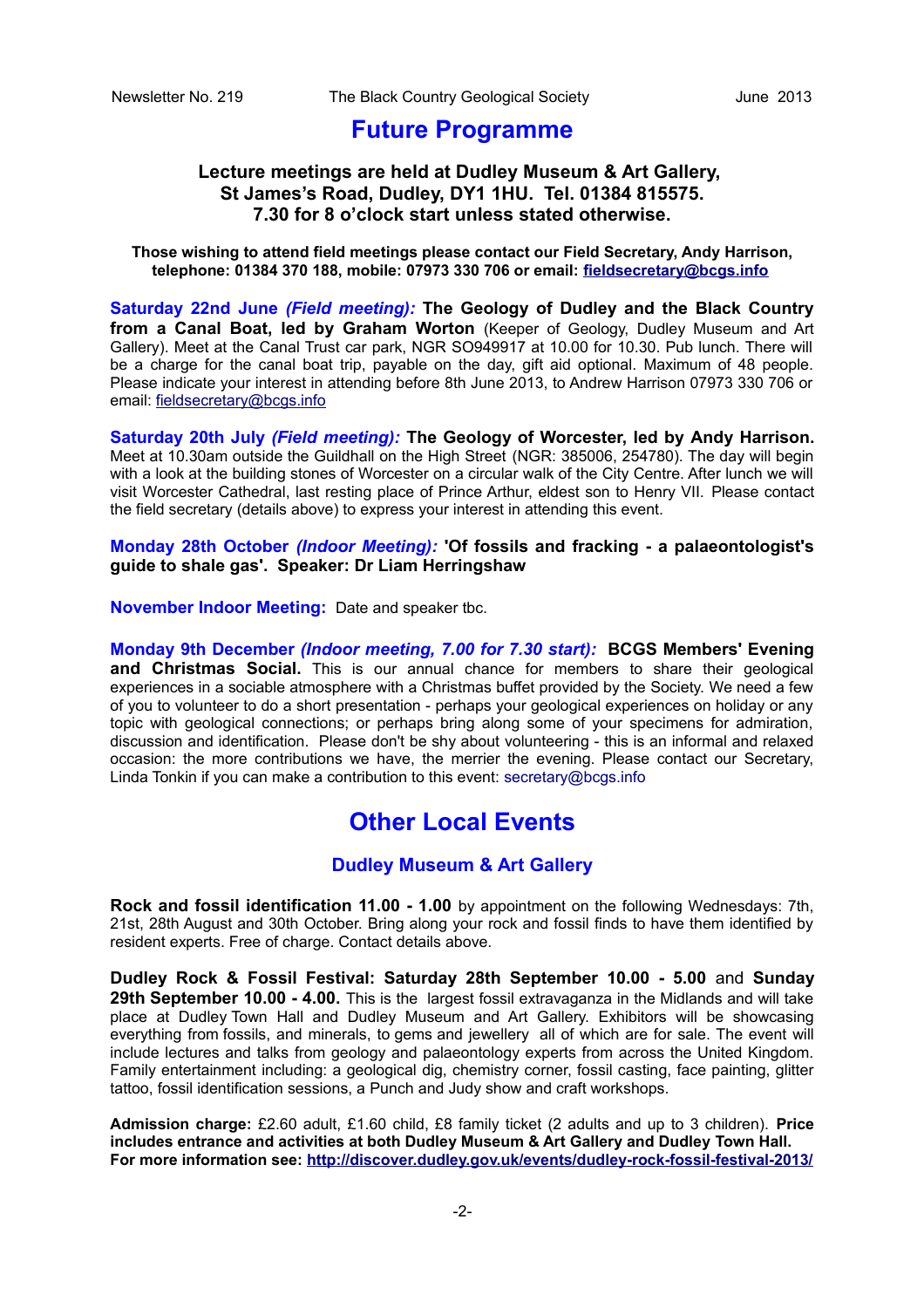## **Other Societies**

BCGS members are normally welcome to attend meetings of other societies, but should always check first with the relevant representative. Summarised information for the **next two months** is given in our Newsletter. Further information can be found on individual Society web sites.

#### **Manchester Geological Association**

**Sunday 16th June 10.00 - 16.00: Limestones of the southern margin of the Derbyshire Platform.** Leader: Dr. Cathy Hollis, University of Manchester. The trip will focus upon the area around Matlock and Wirksworth.

**Sunday 7th July: Lymm Dam and Helsby Hill Quarry.** Leader: Fred Owen. Looking at some of the structural, stratigraphical and glacial features of the Cheshire Basin.

Further information about outdoor meetings go to:<http://www.mangeolassoc.org.uk/>or please contact Jane Michael by email: [outdoors@mangeolassoc.org.uk](mailto:outdoors@mangeolassoc.org.uk) Visitors are always welcome.

#### **Teme Valley Geological Society**

**Saturday 8th June: GeoFest Day** with quided walks 2.5 and 6 miles. 11.00 - 1.00 and 2.00 -6.00. Meet at Martley Memorial Hall. Contact Janet on 01886 821061 or John Nicklin 01886 888318 or [martleypfo@gmail](mailto:martleypfo@gmail)

**Saturday 10th August: GeoFest Day** with guided walks 2.5 and 6 miles. 11.00 - 1.00 and 2.00 - 6.00. Meet at Martley Memorial Hall. Contact Janet on 01886 821061 or John Nicklin 01886 888318 or [martleypfo@gmail](mailto:martleypfo@gmail)

Meetings are generally held in Martley Memorial Hall, Martley. £3 non-members or join on day. For more details visit: [http://www.geo-village.eu/](http://www.geo-village.eu/%20) or contact John Nicklin, 01886 888318, 0774 977 4432

#### **Warwickshire Geological Conservation Group**

**Wednesday 19th June: Moreton Morrell Walk.** White Lias scarp & development of the Dene Valley. Leaders: Ian Fenwick & Brian Ellis. Meet at 7pm, Black Horse car park, Moreton Morrell.

**Saturday 13th July: Burton Dassett Hills and Cross Hands Quarry.** Lower Jurassic especially Marlstone & Jurassic fossils in Chipping Norton Limestone. Leader: John Crossling. (Joint meeting with Leicester Lit. & Phil.) Meet: 10.30, Burton Dassett Country Park, Windmill Hill car park.

For more details visit:<http://www.wgcg.co.uk/>or contact Ian Fenwick [swift@ianfenwick.f2s.com](mailto:swift@ianfenwick.f2s.com) or 01926-512531. There is a charge of £2.00 for non-members.

#### **Mid Wales Geology Club**

**Saturday 6th July: Grinshill Quarries, north of Shrewsbury.** Leader: Tony Thorp. This is a joint walk with Shropshire Geological Society and Professor Michael Rosenbaum. **Note:** early start 9.15 for 9.30 at quarry (or optionally by arrangement, later at 11.00 to explore old quarries, local Permian/Triassic geology and a significant Tertiary dyke.) Let Tony know in advance for joining instructions. You will need hard hat, hi-viz vest, good boots and your packed lunch.

 Further information: Tony Thorp (Ed. newsletter & Hon. Sec): Tel. 01686 624820 and 622517 [jathorp@uku.co.uk](mailto:jathorp@uku.co.uk) Web site: [http://midwalesgeology.org.uk](http://midwalesgeology.org.uk/)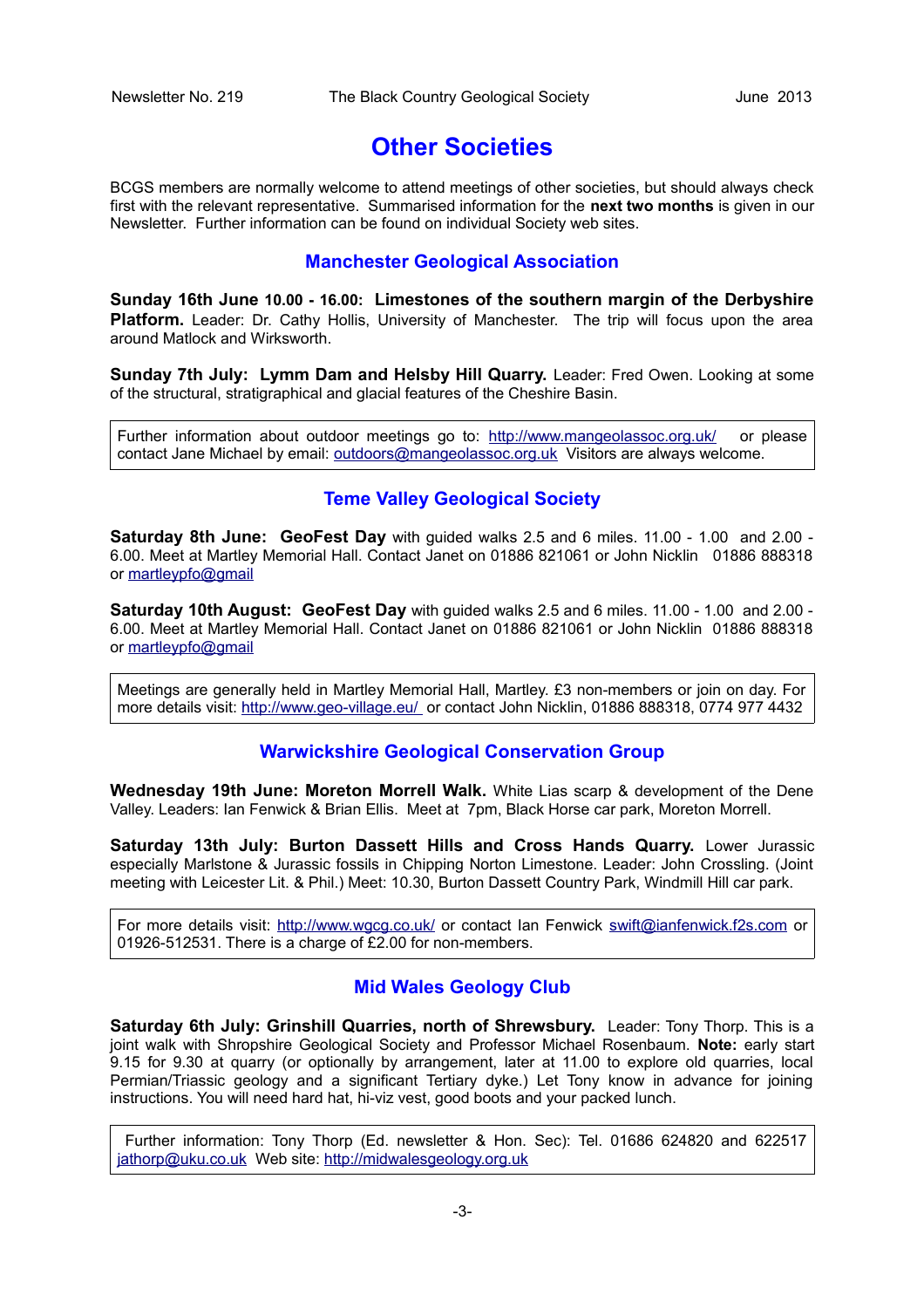#### **Woolhope Naturalists' Field Club - Geology Section**

**Sunday 16th June: Ercall and the Wrekin,** led by Andrew Jenkinson. The morning will be spent looking at old quarries such as Ercall, Maddocks Hill and Limekiln wood. After lunch there will be a walk up the Wrekin to get an all round fix on the geology of the Marches etc. Meet at 10.00am at the Forest Glen car park (Grid ref. SJ 638092). This is on the B5061 between its junction with the M54 (J7) and Little Wenlock. Picnic lunch at the Forest Glen car park (no retail facilities except possibly an ice-cream van!) Numbers needed in advance, if attending please let me know by Tuesday 11th June.

**Sunday 21st July: Lickey Hills,** led by the Lickey Hills Geo-Champions. The morning will be spent following the Champions Trail (approx 1.5 miles). In the afternoon we will look at other sites of geological interest in the Lickey Hills area. Meet at 10.30am at the Lickey Hills Country Park Visitors Centre, Warren Lane, Rednal, Birmingham, B45 8ER. Warren Lane is off the old Birmingham road (B4096). Lunch at the Visitors Centre, snacks available, packed lunch advisable. Sensible footwear and outdoor clothing appropriate to the weather forecast.

Guests are welcome, but must take day membership of the Club: £2.00. Further information: Sue Hay on 01432 357138, email [svh.gabbros@btinternet.com](mailto:svh.gabbros@btinternet.com) or visit their web site: [www.woolhopeclub.org.uk/Geology\\_Section/default.htm](http://www.woolhopeclub.org.uk/Geology_Section/default.htm)

#### **Herefordshire and Worcestershire Earth Heritage Trust**

Through the summer months the H&W EHT and their Geopark partners are running a variety of geology related events, with something for everyone. Below is a selected summary of 'GeoFest' events for June - early August. **For full details of 'GeoFest' events and downloadable programme go to:** <http://www.earthheritagetrust.org/pub/category/news-and-events>

**Booking for all events unless otherwise stated: 01905 855184 or [eht@worc.ac.uk](mailto:eht@worc.ac.uk)**

**Guided Geology and Landscape Walks or Field Trips** will take place on:

**Sunday 9th June: 'Building Stone and Coal', Highley** (afternoon only). Booking: 01938 820777 or [projects@shropshiregeology.org.uk](mailto:projects@shropshiregeology.org.uk) **Wednesday 12th June: 'Exploring the East Malvern Fault'.** (morning only) Booking: [redwards@waitrose.com](mailto:redwards@waitrose.com) **Saturday 22nd June: 'Stourport to Blackstone Rock'** (all day). **Sunday 7th July: 'Wyche and Purlieu' (morning only). Sunday 14th July: Guided Building Stones & History Walk 'Great Malvern Town'**(morning only). Tuesday 16th July: 'Ledbury In Stone' (evening only). **Saturday 20th July: 'The Southern Malvern Hills'** (all day). **Thursday 1st August: 'Malvern Hills Quarries'** (all day).

**The Three Counties Show: Friday 14th to Sunday 16th June.** Family friendly activities, displays and building stone demonstrations in the H&W Earth Heritage Trust and Gloucestershire Geology Trust marquee.

**Wednesday Lectures at Malvern Library,** WR14 2HU, 6.30 - 7.45pm Cost: £2.00 per lecture. **3rd July: 'The Rocks Beneath Your Feet - the Geology of the Geopark' by Dr Paul Olver. 10th July: 'The Ice Age Geology of the Geopark' by Prof Dick Bryant. 17th July: 'The Geology of the Malvern Hills' by John Payne. 24th July: 'The Building Stones of the Geopark' and 'A Thousand Years of Building with Stone' by Kate Andrew.**

#### **Cob House Fisheries Geology Trail, 27th July - 11th August, 9.00am - 5.00pm.**

Discover the rocks of the Geopark on a rock quiz trail. Family activities throughout the summer. Cob House Fisheries, Worcester Road, Wichenford, WR6 6YE. [www.cobhousefisheries.co.uk](http://www.cobhousefisheries.co.uk/)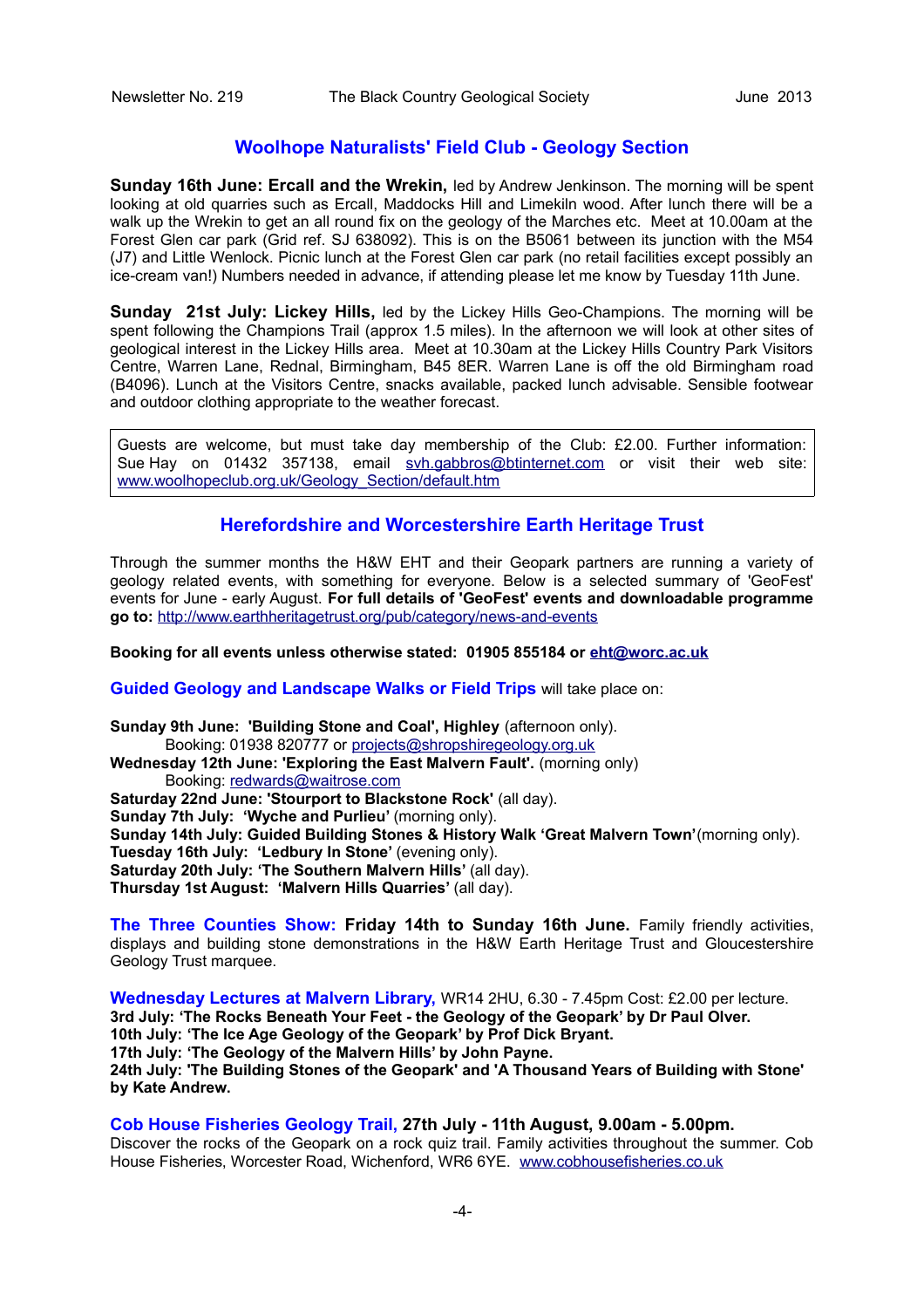**Severn Valley Country Park, 24th July 1.30 - 3.30: Dinosaur Fun Day.** Severn Valley Country Park Visitor Centre, Alveley, Bridgnorth, Shropshire WV15 6NG. Tel: 01746 781192.

For further information about the Herefordshire and Worcestershire Earth Heritage Trust's events and other activities visit their web site: [www.earthheritagetrust.org/](http://www.earthheritagetrust.org/) or phone: 01905 855184.



### **Open Day: Saturday 8th June 2013**

#### **10am - 4pm at the British Geological Survey, Keyworth, Nottingham.**

Tours, talks and demonstrations, including a very special guest appearance from TV's Professor Iain Stewart. Experience a unique glimpse of the past, present and future as our scientists talk about real 'Jurassic Parks', tsunamis, space weather, energy and many other areas of exciting science. Explore our newly renovated site and take part in our family friendly hands-on demonstrations in the five themed zones. Tours of

the BGS laboratories, core store and geological walkway will take place regularly throughout the day.

Book online at [www.bgs.ac.uk/openday](http://www.bgs.ac.uk/openday) where you can also see the latest details. Follow us on Twitter (@BritGeoSurvey) and Facebook (@BritishGeologicalSurvey) for 'behind-the-scenes' sneak previews.

## -5- **Geologists' Association Festival of Geology Saturday 2nd and Sunday 3rd November 2013 Entrance Free ! 10.30 am - 4.30 pm, University College London, Gower Street, London WC1E 6BT Exhibitors:** ...from the World of Geology. Fossil and mineral displays, stonecraft, books, maps and geological equipment, jewellery, beads and more... **Discovery Room:** Rockwatch with activities for children of all ages with fossils, racing trilobites, Jurassic dioramas and more.... **Geological Talks:** Prof lain Stewart - University of Plymouth Prof Jane Francis - Director of British Antarctic Survey (from Oct 2013) Dr Susanne Schwezner - Open University Dr Maria McNamara - University of Bristol **Walks and Field Trips:** Saturday 2nd November: Dr Ruth Siddall - Local building stone walks Sunday 3 November: Field Trip to Riddlesdown Chalk Pit near Croydon - Prof Rory Mortimore Building Stone Walk in the City - Diana Smith Walk down the lost river Tyburn - Diana Clements **Amateur Photographic Competition:** Any geological topic 1st Prize £100 2nd Prize £50 3rd Prize £25 **Further Festival details:** [www.geologistsassociation.org.uk](http://www.geologistsassociation.org.uk/) [www.rockwatch.org.uk](http://www.rockwatch.org.uk/) 020 7434 9298 e: [festival@geologistsassociation.org.uk](mailto:festival@geologistsassociation.org.uk)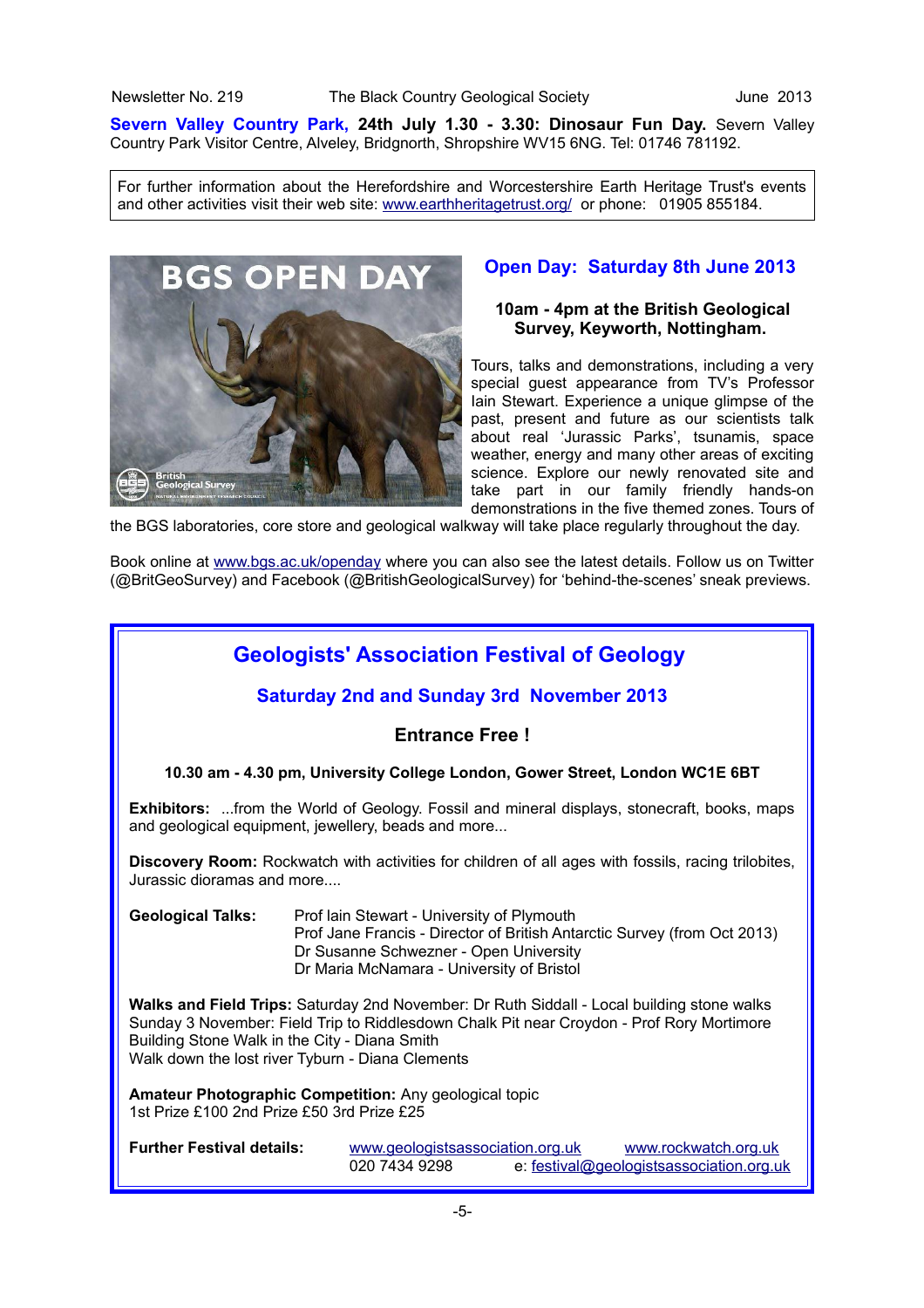## **Editorial**

I'm pleased to announce that Peter Twigg has joined the BCGS committee as Vice-Chairman. He has been a member of the Society for many years and the Committee is delighted to welcome him to this post. There is also good news that the Association of Black Country Authorities has approved, unanimously, Graham Worton's recommendation for establishing the Black Country Global Geopark. This is one hurdle in the long application process, and I hope to bring you more on this subject soon.

This edition marks the tenth anniversary of our regular 'Geobabble' feature contributed with unfailing regularity by Bill Groves, and we thank him for the wealth of geological knowledge and geo-curiosities which he has revealed to us in this item. Whether you're a new member, or have missed some Geobabbles over the years, it's well worth trawling back through our Newsletter archive to catch up on Bill's pearls of geo-wisdom, from the very first Geobabble in June 2003, Issue 159, p.7: [www.bcgs.info](http://www.bcgs.info/) - and don't fail to read this month's Geobabble on p.13 where Bill poses a question...

Ali and Chris have been unable to add their usual 'Dudley Bug' pages to this issue of the Newsletter, but you will see that the 'Dudley Bug', (our very own trilobite, Calymene blumenbachii), just won't go away, and appears in this edition as the title of a poem by Ian Henery. Our thanks go to Ian for permitting us to reproduce his poem in this Newsletter.

Finally, please note the two requests from Andy in the box below. As the proposed Himley Cutting geoconservation work requires negotiation with a different authority, he needs to know that there'll be a good workforce willing to take part. So whether you're an old hand, or haven't previously engaged in our very successful geoconservation days but would like to get involved, please put the provisional date of Saturday 5th October in your diaries and contact Andy. ■

*Julie Schroder*

#### **Proposed Geoconservation work at Himley Railway Cutting**

Discussions are currently in progress with the Country Park Manager of South Staffordshire Council concerning the Himley Railway Cutting near Wombourne. The cutting comprises exposures of the Bridgnorth Sandstone with good examples of barchan sand dune cross bedding, which typically has been left somewhat neglected and is now overgrown. We are aiming to undertake some works at this location for the first weekend of October to coincide with the start of the 2013/14 season of geoconservation work. Please contact the field secretary to express your interest in attending this event and keep an eye on the Newsletter for further information.

#### **The 2002 Dudley Earthquake - A request to share your memories**

We have been approached by an a undergraduate from Staffordshire University, Mark Fleming, who is conducting a study entitled, 'Has the UK become a more seismically active country over the last 20 years?'. Mark wants to use the Dudley earthquake of 2002 as a case study and is seeking public perception and opinion on whether or not the UK has become a more seismic region. He would like to speak to anyone who experienced the earthquake. If you can help please reply to the Field Secretary with your email address and we will put you in contact with Mark.

#### **Please contact the Field Secretary, Andy Harrison with your responses to these requests (contact details at the top of p.2)**



This innovative new Geology Centre is situated close to the Wyche Cutting in the Malvern Hills. It was opened by Chris Darmon on Saturday 1st June, along with the launch of the 2013 'GeoFest'. It has geology displays, merchandise, and ingeniously mounted touch screen

tablets where you can access a wealth of geological information relating to the Malvern Hills. It is open every day except Wednesday, and offers a warm welcome, spectacular views, and an excellent cafe! For more information: [www.geocentre.co.uk](http://www.geocentre.co.uk/) tel: 01684 252414.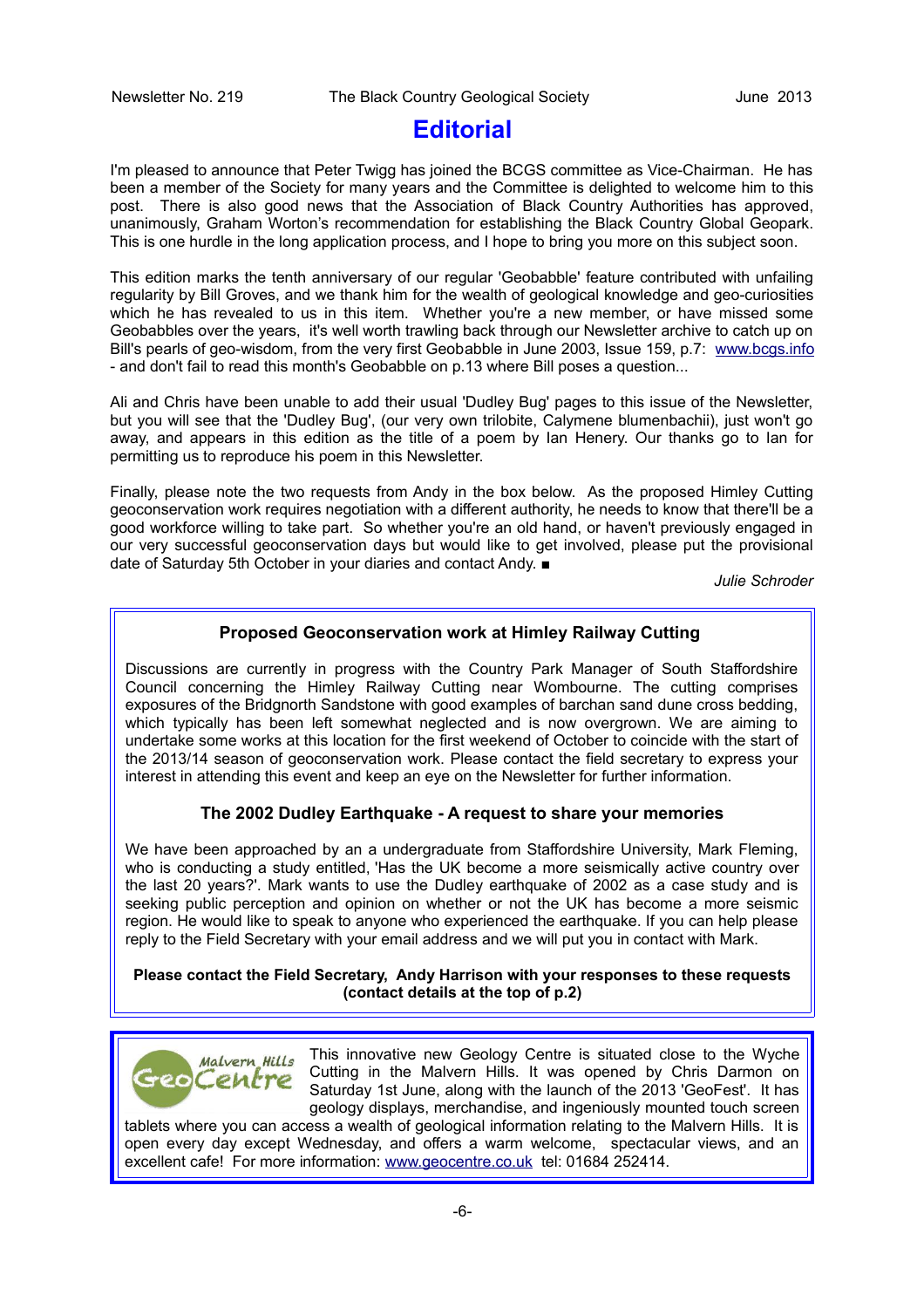## **Field Meeting Reports**

**Saturday 6th April 2013: BCGS Fieldtrip to Warwick.** Led by Ian Fenwick and Hugh Jones, Warwickshire Geological Conservation Group.

It was a lovely, sunny day when we met, around 10:30am, in the car park of the Warwickshire Golf Club, Leek Wootton just off the A46. After a brief introduction to the day, from leaders Hugh Jones and Ian Fenwick, we headed off along a dusty track edging the golf course to our first location, North Woodloes Quarry.

#### **North Woodloes Quarry**

This is a small quarry and at the time of our visit was being worked to supply stone for repair works to Warwick Court House, in Warwick town centre. The quarried stone is yellow-brown Triassic Bromsgrove Sandstone, which has been extracted and worked as a local building stone for some time. The Bromsgrove Sandstone sits at the top of the Sherwood Sandstone Group and appears to have been deposited under shallow deltaic conditions. Down through the Sherwood Sandstone Group sequence, in Warwickshire, the



*North Woodloes Quarry*

Bromsgrove Sandstone gives way to the Permian Ashow Formation, which forms the top of the Enville Group. Other members of the Enville Group include the Kenilworth Sandstone Formation, the Tile Hill Mudstone Formation and finally the Coventry Sandstone Formation. Overlying the Bromsgrove Sandstone is the Mercia Mudstone Group.

The 4m high exposure of Bromsgrove Sandstone, in North Woodloes Quarry, exhibits extensive trough cross-bedding within its lower 1.5m - 2.0m. Here the sandstone is blocky in nature and of good quality. Within the top 2 - 3m of the exposure the sandstone is of poorer quality, and 3m wide channel structures appear to indicate a WNW – ESE flow direction. Together with fossils found at other sites these structures are indicative of deposition under meandering fluvial/estuarine conditions. The exposed face is 'pock marked' with fist sized holes that have been previously interpreted as preferentially weathered out mudstone clasts. However, Hugh is of the belief that they are in fact bullet holes left behind from military target practice.

To the west of the quarry is the Warwick fault, an extension of the Western Boundary Fault, where the Bromsgrove Sandstone is faulted up against younger Triassic Mercia Mudstone strata. To the north is the Nuneaton Ridge, which forms the western edge of the Warwick Coalfield. The regional dip of strata through Warwickshire is a shallow 5° towards the west/southwest. Above the Mercia Mudstone Group, sits Lower Jurassic Lias strata, which can be seen in south Warwickshire.

#### **Warwick Museum**

From North Woodloes Quarry we headed back to our cars and drove into the centre of Warwick. The remainder of the day comprised a visit to the Warwick Museum, which we last visited in February 2007, and a guided tour of Warwick town centre, led by Hugh. At the Museum, curator Jon Radley, gave us a brief talk about the geology of Warwickshire. Housed within the Museum is a great display of Warwickshire geology, which demonstrates how the geology changes from Cambrian and Carboniferous strata in the north to Jurassic in the south. Overlying the solid geology of the county is a mix of glacial and interglacial deposits representing the Anglian and the Devensian Ice Ages.

#### **Warwick Building Stones**

After the Museum, we stopped for lunch prior to Hugh taking us to view the building stones of Warwick town centre. Most buildings in Warwick are constructed of Bromsgrove Sandstone. From the Museum we walked past part of the old city wall and on to the 14th Century west gate of the town, which sits on a shallow outcrop of Bromsgrove Sandstone. Continuing up Castle Street, we passed the Court ►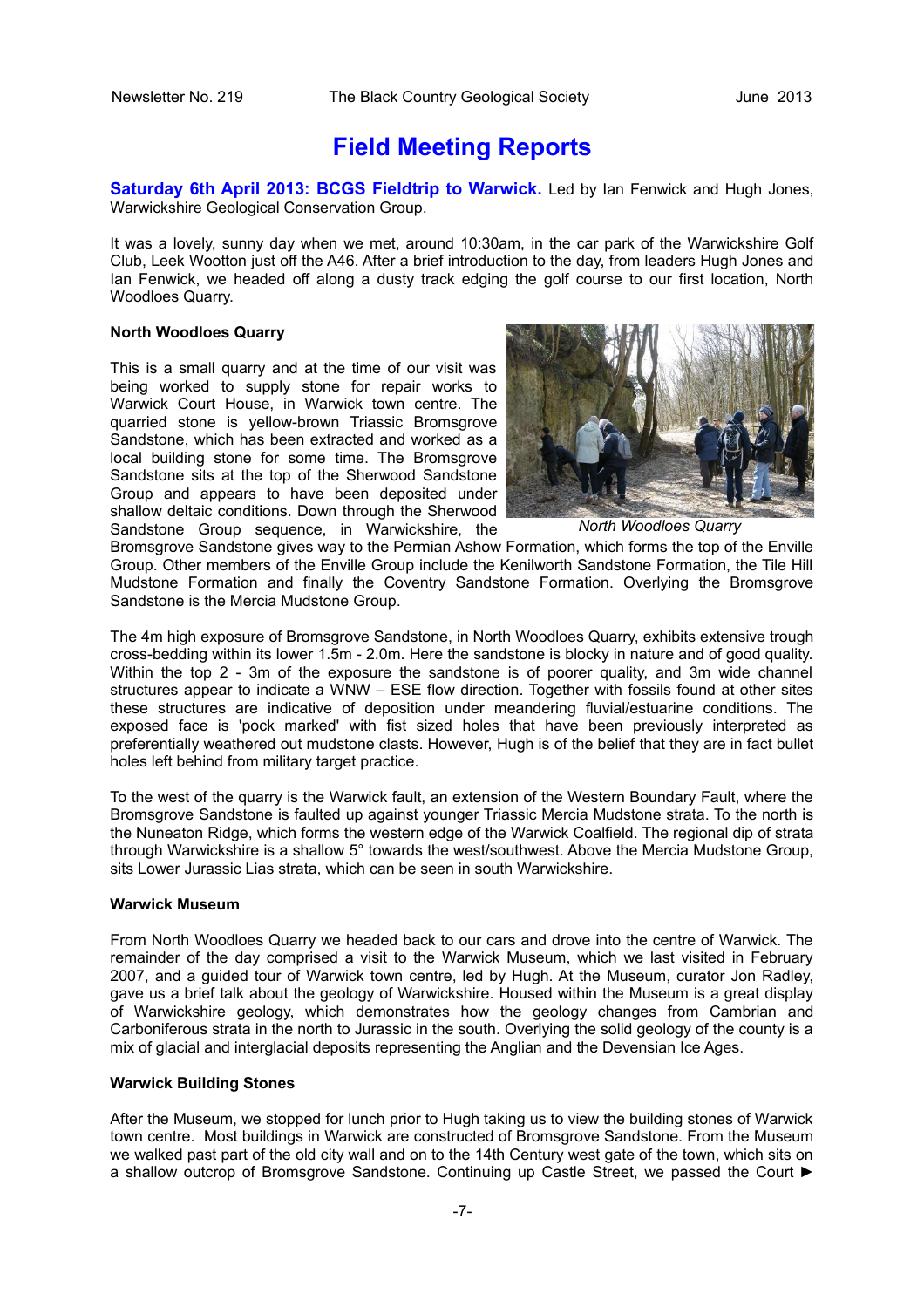Newsletter No. 219 The Black Country Geological Society Funchiller 2013



*Warwick Castle entranceway*

House, being restored with stone from North Woodloes Quarry, to Warwick Castle. The entranceway to the castle is cut through Bromsgrove Sandstone and within the exposures can be seen excellent examples of current cross bedding. In places the yellow brown colour of the Bromsgrove Sandstone gives way to red brown staining, the result of iron oxide leaching from the overlying Mercia Mudstone strata. Unfortunately, the easy-to-work Bromsgrove Sandstone is susceptible to the destructive activity of masonry bees that like nothing better than to burrow into the sandstone to build their nests. The evidence of their damage was quite apparent within some of the sandstone blocks within the castle

walls and in many structures and buildings across Warwick.

We continued down along the castle entranceway to the Castle gate, with its paving of Blue Lias cobbles and arches of Oolitic Limestone, both of Jurassic age. Our walking tour then continued along Mill Street to the River Avon and Banbury Road Bridge before heading back up Castle Hill and Jury Street, past St. Mary's Church on Church Street to finish at Old Square, where the Museum is located.

Other building stones seen along the way include the Hornton Stone from Edge Hill, an orange red Jurassic ironstone which exhibits an abundance of brachiopod nests, burrows and belemnites. This stone can be seen in the base of the walls to the old gaol and as a dressing stone on the old post office and the council offices. The base of the tower of St. Mary's Church is built of Shrewley Sandstone, a greyish, well-bedded sandstone, which, stronger than the Bromsgrove Sandstone, was used to support the weight of the tower.

I would like to thank Hugh, Ian and Jon for their time for what was a very interesting visit with ideal weather.

#### **Sunday 28th April 2013: Geoconservation Day at Rubery Cutting, Birmingham**

It was a cold, cloudy and breezy morning when we met around 10.30am beneath the A38, Bristol Road South fly-over, opposite the Rubery Cutting. We were met by Steve Hinton (Senior Ranger, Lickey Hills Country Park). After a few words on health and safety, hard hats and high visibility vests were handed out before Steve told us about the work to be carried out.

The Rubery Cutting (also known as Leach Green Quarry) is situated on the corner of Bristol Road South (the A38) and Leach Green Lane, Rubery, Birmingham. Declared a Local Nature Reserve (LNR) in 1991, it was for many years used as an educational site for first year geology undergraduates. However, in recent years it has become somewhat neglected, overgrown and used for dumping rubbish.

The Birmingham & Black Country Nature Improvement Area (B&BC NIA) have begun supporting work to enhance the educational value of the site as one of Birmingham's most important geological exposures. They are a partnership of 50



*Clearance at the Rubery Cutting*

organisations that have come together to deliver significant improvements to the natural environment of Birmingham and the Black Country. A lead partner in the B&BC NIA is the Birmingham & Black Country Wildlife Trust.

In 2006 the site was established as representing a unique aid for the interpretation and understanding of early Silurian palaeontology and associated palaeo-environments. The site's exposures comprise Silurian Rubery Sandstone (from the Upper Llandovery) unconformably overlying Lickey Quartzite. Previously thought to be of Cambrian age, the Lickey Quartzite has now been re-classified as Lower Ordovician. The Rubery Sandstone is also supposed to be very fossiliferous, however none were encountered during our visit. ►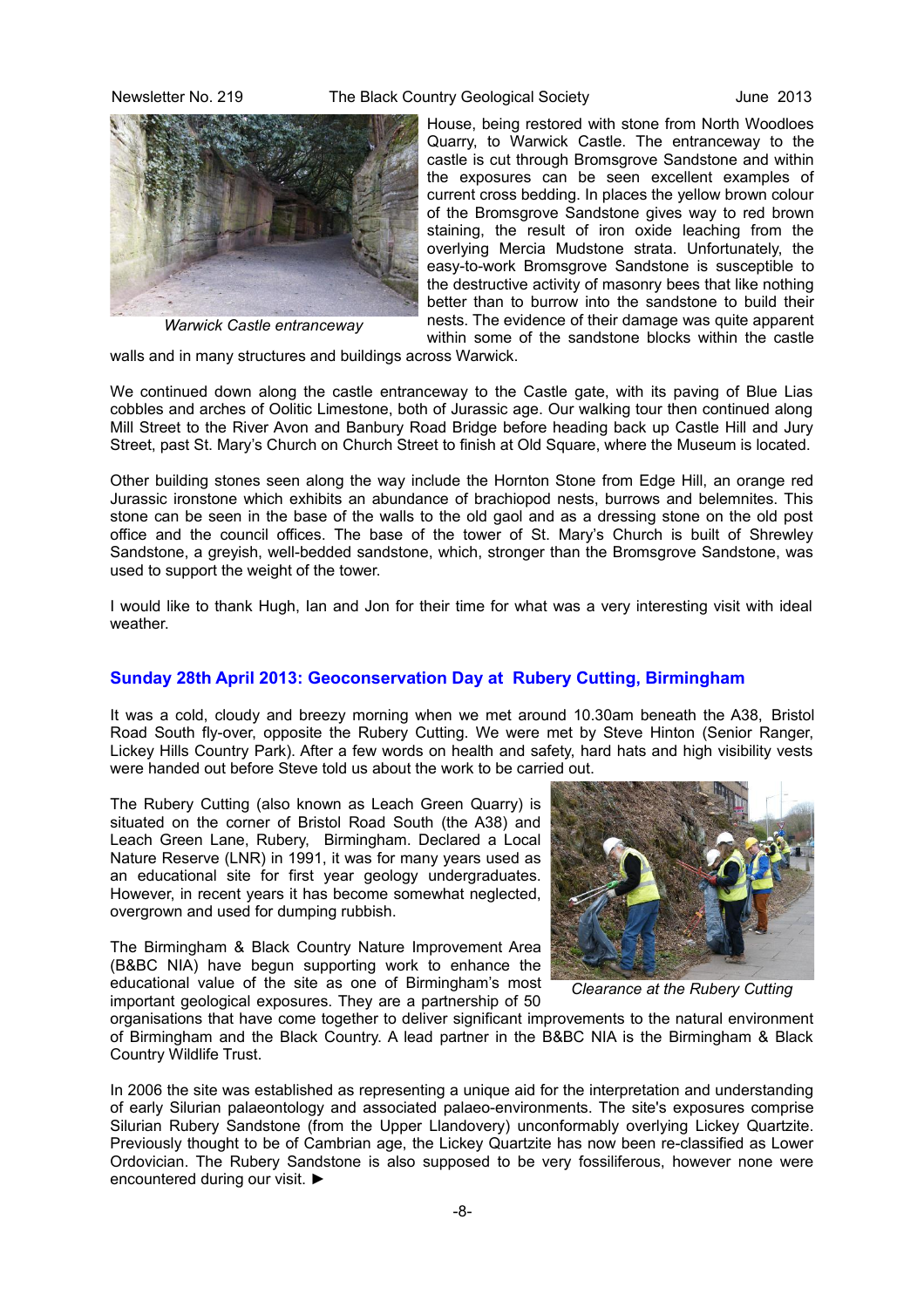#### Newsletter No. 219 The Black Country Geological Society June 2013

Some of the more heavy duty clearance work, involving the removal of trees, treating stumps with herbicide and scrub removal from the access path had already been undertaken. Joining volunteers from the Lickey Hills Geo-Champions group, BGCS members assisted in clearing rubbish, scrub and soil from selected rock faces. Going forward, the plan is for both groups to work with the Birmingham City Council Ranger Service to undertake ongoing maintenance, to ensure that the exposures remain visible and free of vegetation.

More information about the site can be found on the following websites. NB: Most of these sites assign the Lickey Quartzite Formation to the Cambrian. The BGS Lexicon confirms the more recent Ordovician classification: [www.bgs.ac.uk/lexicon/lexicon.cfm?pub=LQ](http://www.bgs.ac.uk/lexicon/lexicon.cfm?pub=LQ)

BCGS: [www.bcgs.info/4ruberycutting.html](http://www.bcgs.info/4ruberycutting.html) EHT Champions: [ehtchampions.org.uk/ch/?p=685](http://ehtchampions.org.uk/ch/?p=685) Birmingham City Council: [www.birmingham.gov.uk/](http://www.birmingham.gov.uk/) Birmingham and Black Country Wildlife Trust [www.bbcwildlife.org.uk/nia/projects/rubery-cutting](http://www.bbcwildlife.org.uk/nia/projects/rubery-cutting%20) 

#### **Saturday 11th May 2013: Visit to the BCGS/ Wildlife Trust Conservation Sites.**

Led by Andrew Harrison (BCGS)

#### **Barrow Hill**

It was a cool and windy start with broken cloud, sunshine and showers throughout the day for our visits to Barrow Hill, Barr Beacon Quarry, Rowley Regis (Blue Rock Quarry) and Springvale Park. Between October 2012 and March 2013 members of the BCGS have been undertaking vegetation clearance work at these sites, in association with the Birmingham and Black Country Wildlife Trust.

We met on Vicarage Road, at Barrow Hill at 10.30am and walked to East Quarry. Further clearance work had been undertaken since our visit in October 2012 and apart from some new growth of bramble, nettle and scrub, little vegetation had returned. The exposures of dolerite intruding the host Etruria Marl and the associated calcite mineral veining from later hydrothermal episodes could still be clearly seen. After some discussion and interpretation of these features we headed back to Vicarage Road and, piling into one car, drove to Barr Beacon Quarry with Mike Allen acting as our chauffeur.

#### **Barr Beacon Quarry**

The clearance work of December 2012 and March 2013 has really opened up the exposures at Barr Beacon Quarry. Little vegetation has grown back, but much still needs to be done. The gloom of the day provided an ideal light for picking out some of the finer features in the exposures before us.

Looking from a distance at the Bridgnorth sandstone, distinctive yellow-brown and red-brown banding can be seen. Mike interpreted this as secondary weathering controlled by the grain size of the sandstone, probably from the leaching of iron. Upon closer inspection the sandstone revealed barely visible cross bedding and layers with slightly coarser grain sizes than others, possibly supporting Mike's idea. The exposure also exhibits thin bands of rounded pebbles and clasts, indicative of flash flood deposits. Towards the top of the exposure can be seen thin bands of mudstone and channel-like features suggesting a shift to wetter environmental conditions than those seen lower down the exposure. After a brief look at the overlying Kidderminster Conglomerate, which comprises sand,

gravels and cobbles of various sizes, it was time to head back to the car where we made use of a break in the cloud to have a bite of lunch.

#### **Rowley Regis (Blue Rock Quarry)**

After lunch we headed to St. Brades Road, in Rowley Regis, where we were luckier with the weather. Our visit was to the former Blue Rock Quarry, where we had undertaken clearance work in February 2013. Although the exposures were clear of vegetation, a thick carpet of nettles, brambles and undergrowth was already beginning to appear. The yellow gorse, home to the Green Hairstreak Butterfly, was also in full flower. ►



*Blue Rock Quarry, Rowley*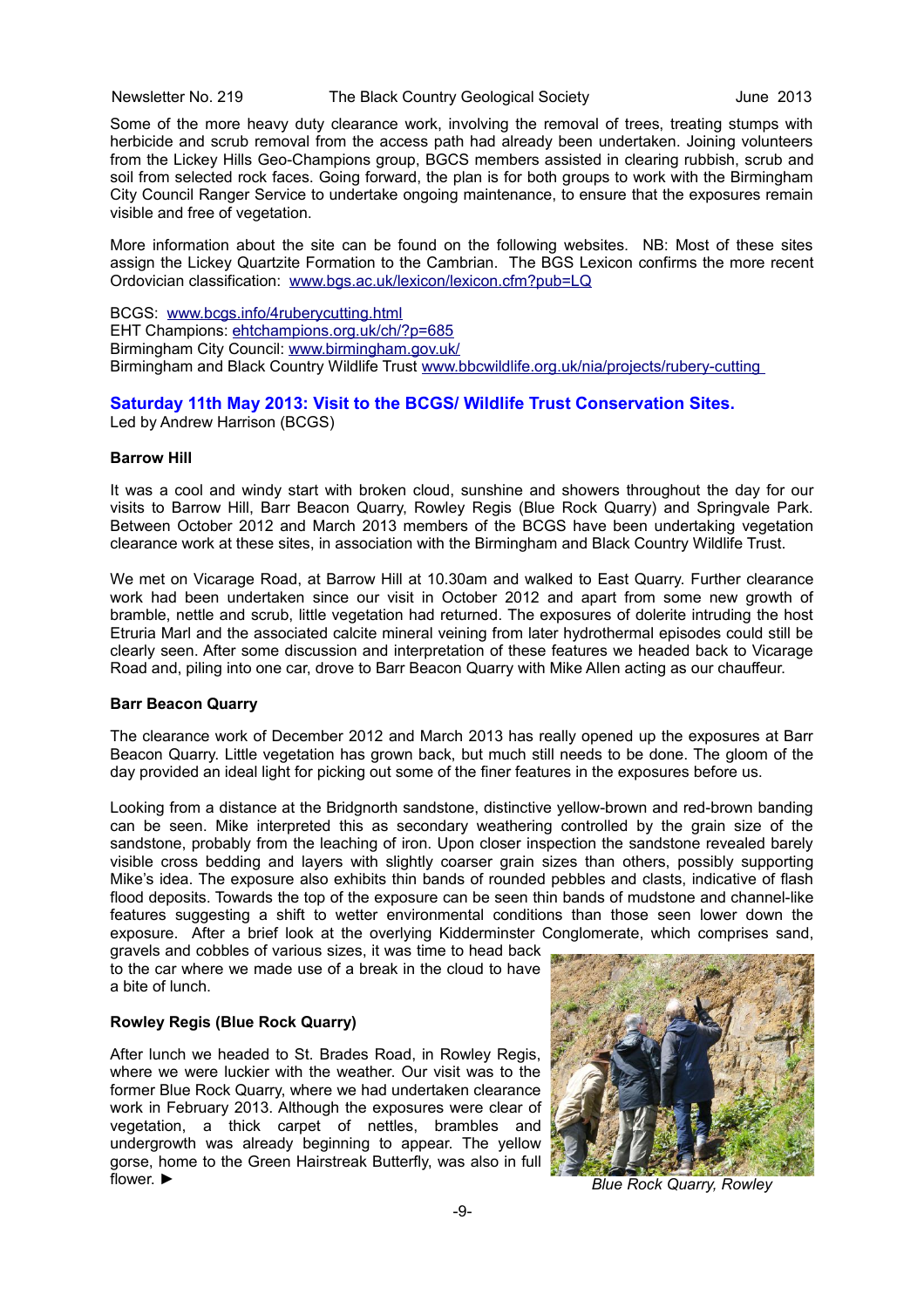We discussed the dolerite intrusions seen here and the thin layer that separates the two. Examples of spherical weathering are apparent in the dolerite, which is quite different from the more columnar dolerite seen within the Barrow Hill East Quarry. Like Barrow Hill, calcite veining from later hydrothermal events is also evident in Blue Rock Quarry.

#### **Springvale Park**

From Rowley we headed along the A4123 to our final stop, Springvale Park, between Wolverhampton and Sedgeley, where once again we were lucky with the weather. Little in the way of vegetation has grown back since our clearance day in November 2012 and the main face remained well exposed.

The exposure comprises grey sandstone and weak grey micaceous, thinly laminated, siltstone/shales belonging to the Carboniferous Coal Measures. The siltstone/shale part of the exposure also contains

discrete layers and cobbles of ironstone. During our visit we were fortunate to find some fossil plant remains that included a leaf and a fragment of plant stem.

The importance of these four sites to wildlife means that further clearance work is currently on hold until the beginning of October. No doubt the summer will encourage an invasion of plant growth that needs to be managed if these sites are to remain visible. From the first weekend of October, the next season will continue on the first Saturday of the month through to March 2014.

I would like to thank those who attended and Mike for acting as our driver for the day. Please remember if you would like to

come and help, then check the newsletter and contact the field trip secretary for details. Please remember to wear stout boots and bring a packed lunch. Some tools are provided, but many volunteers like bring their own. ■ *Fossil plant stem, Springvale Park*

*Andy Harrison*

## **Cryopedology, Frost Soils, Patterned Ground.**

In the April Newsletter (No. 218), Alison and Chris wrote an informative article in their 'Dudley Bug' about Periglacial Environments, and as I had a special interest in the phenomena associated with

these distinctive forms of land surface, I thought it would be of some interest to members to read extracts from a special study I completed some 50 years ago! This combines nicely with my interest in climatology.

#### **Periglacial Climates and Environments**.

These develop along the margins of ice sheets where total annual precipitation - almost entirely snow - is generally light to moderate, allowing the deep penetration of frost, sometimes to depths of hundreds of



*North Iceland, July 1963, Gordon Hensman*

feet. The annual mean temperature must be no higher than -2°C (28°F), - lower if there is normally deep snow, and there must be many freeze/thaw cycles. In the coldest areas permafrost/tjaele may be present.

During the maximum extension of the Pleistocene ice sheets, the open steppes and semi-deserts (as in north-east central Iceland now), and the newly deposited fluvial-glacial gravels, favoured the action of wind. Extensive deposits of wind-blown dust (0.1 - 0.01mm in size), called **loess**, are a feature of many parts of Europe, North America and Asia - particularly central China. The brick-earths of Sussex are likely to be loess deposits. ►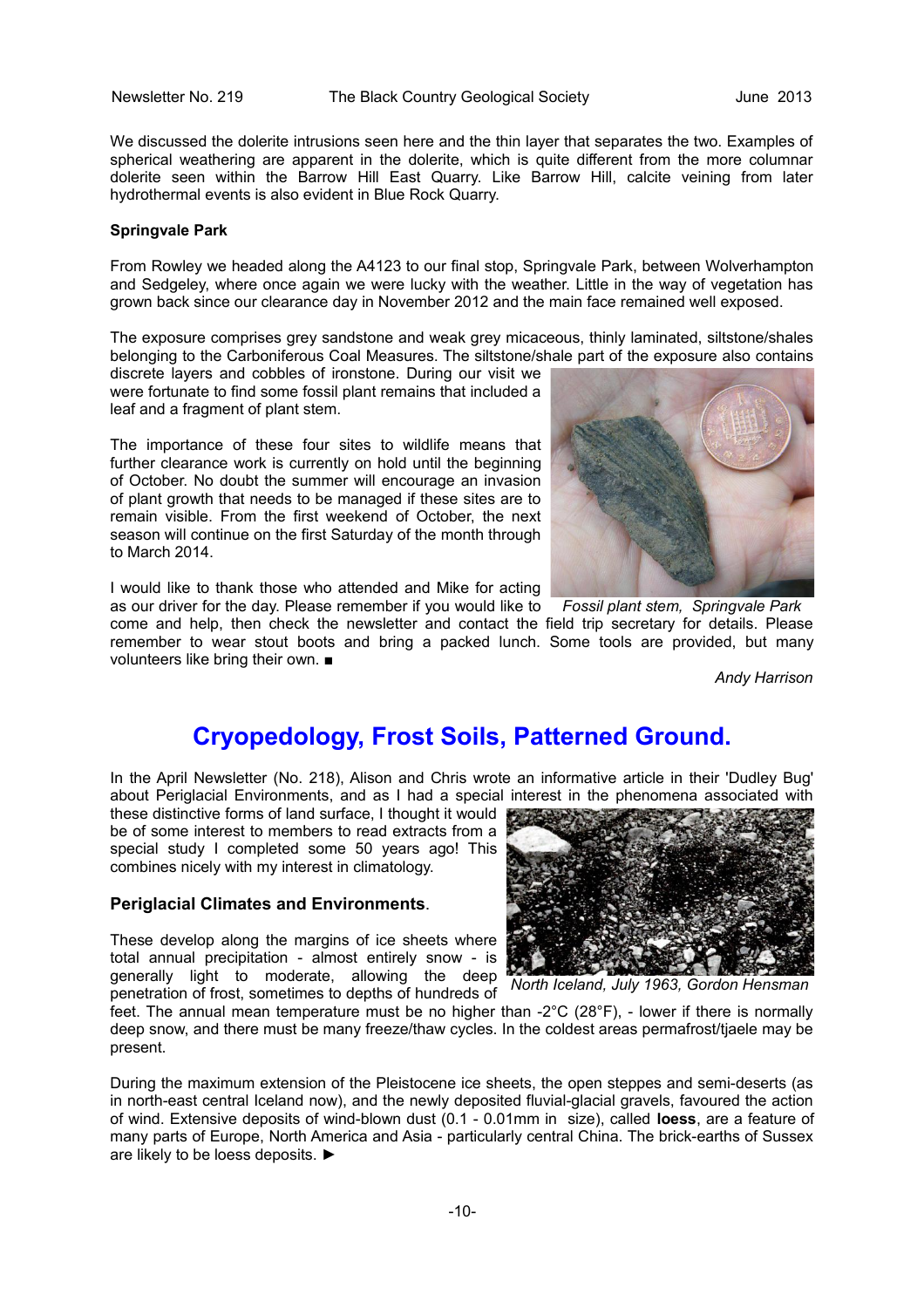The brief cool summer (warmest month <10°C, 50°F), allows melting of the surface layers to a varying depth, 1 - 2m at most. Frost soils can be divided into: a) those due to frost action, and b) massmovement, generally known as 'solifluction', a term introduced by J,G.Anderson in 1906 in his paper on solifluction in the Falkland Islands. It is with the former that this study is chiefly concerned.

#### **Frost Soils caused by Frost Action**

Soils due to frost action are known as **polygon soils**, characterised by displacement of material due to freeze/thaw action. This often results in ring-like structures appearing on the surface of the ground. Polygons, circles, stripes and steps may develop in cold regions. The uplands in the British Isles are cold enough and experience a sufficient number of freeze/thaw cycles annually to develop these features. However, many may be, at least in part, relict features from former periglacial climates. There are relict stripes on the Stiperstones.

The precise details of the processes at work are not entirely clear, and according to Sharp<sup>3</sup> no less than 21 theories have been proposed. One thing is clear: these soils owe their existence to the peculiar properties of water. Water is unusual among liquids in being at its densest at 4°C. Above or below this, expansion occurs. When changing to ice it expands by about 10%. If it didn't, ponds, lakes, rivers and seas would not freeze on the surface.

These features, together with the varying ability of soil particles to conduct heat are the basis for the formation of frost soils.

Where movements of the ground occur in regions with frequent frost, it is often wrongly attributed to expansion of water on freezing. The correct explanation was available as long ago as 1765, and in 1862 James Thompson (brother of Lord Kelvin), explained this to the British Association.

Water's expansion on freezing is 10% by volume. The linear expansion is only 3%. A frost heave of 1 inch would correspond to a frost penetration of some 30



*Svalbard permafrost stone rings, Wikimedia, photo by Hannes Grobe*

inches were it due to expansion. Consider your garage door which has stuck in frosty weather. In the UK frost never penetrates more than 6 inches at the most, so something else other than expansion must be responsible for your annoyance at not being able to get the car out on a frosty morning!

#### **Ice Lenses**

Frost heaving is caused by the growth of large ice crystals, or lenses, below the surface. This is the direct consequence of the thermodynamic principle that systems tend to exist in those states having the lowest 'free energy'. It can be attributed to each unit area of surface possessing an excess surface free-energy which is due to the extra energy possessed by atoms in the surface over and above that possessed by atoms within the crystal. The higher the proportion of surface atoms to internal atoms (that is the smaller the crystal) the higher will be its free energy. Simply put, large crystals grow at the expense of the smaller crystals by attracting water from them. Space does not allow further expansion on this fascinating aspect of water.

#### **Mud Polygons**

These features develop on fine-grained soils and clays in Arctic regions. Sometimes extensive fields of polygons occur, each one separated by cracks or strips of vegetation. They tend to bulge up in the centre a small amount - this time probably largely due to the 3% expansion phenomenon. In summer they often dry out with the result that a network of cracks extends across the polygon having little or no relationship to the peripheries of the polygons. These cracks have nothing to do with ice wedge cracks.

#### **Trail and Expansion Trail**

This type of frost-soil is only known from geological sections, because it lacks conspicuous surface features. It consists of contortions and folding of bedding planes which are frequently drawn out towards the surface. ►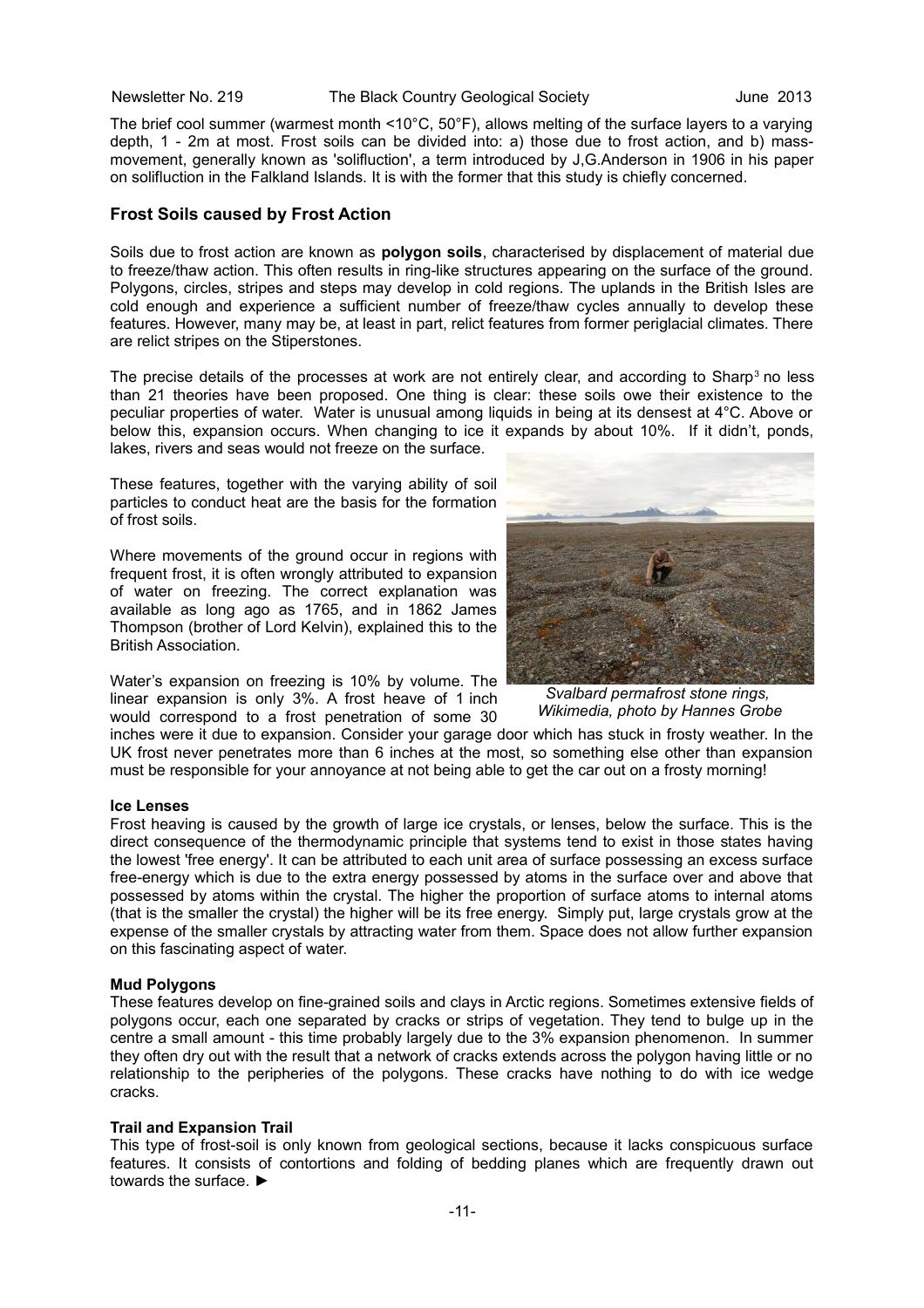#### **Brodel Soils**

Stone rings, stripes and polygons are the best known of brodel soils. They develop in regions where repeated freezing and thawing takes place every year. A mixed soil of coarse and fine debris is essential to their formation. They appear as rings from one to several feet in diameter, containing fine earth in the centre and stones around the periphery. This difference extends to some depth. As a general rule, single structures form rings and where crowded they make up a regular polygonal network. If they are on a slope they form stone stripes partially as a result of solifluction. In very cold areas permafrost is necessary for their formation, but in more temperate regions this is replaced by impermeable rock beneath. Relict or fossil stone circles and stripes have been noted in the former periglacial areas of Great Britain.

#### **Convection Current Theory**

This is likely to be one of the basic mechanisms in the formation of patterned ground - although there are another twenty theories at least! The soil needs to be a mixture of various sized constituents. The very finest clays and the soils with particle sizes above about 2mm do not develop patterned ground.

The typical stone ring/garland has a slightly raised interior consisting of fine silt and clay, with assorted stones around the edge.

Frost heave, whereby needle ice/pipkrake grows underneath stones and raises them above the general level at right angles to the ground, will lead to stones being pushed to the surface, as during the melt, finer material flows into the void left by the stone. The growth of ice crystal and lenses within the finer material raises the surface.

On slopes, the growth of pipkrake at right angles to the ground, but at an angle to the vertical, results in stripes developing as the ice deposits the stones slightly down stream on melting.

#### **Frost Wedges.**

These are found in regions of permafrost, and can only develop with prolonged cold below -10°C, (14°F). Severe prolonged cold causes the ground to contract to form a crack. During the summer thaw, water penetrates the crack where it freezes at the level of the permafrost. This joins the ice already there which accumulated as snow and hoar frost during winter. In the following winter, water near the top of the crack freezes and exerts pressure to widen it. The ice is likely to act as a centre of freezing and thus attract water from the saturated layer between the

*Polygonal pattern in seasonal carbon dioxide frost in the Martian southern hemisphere. Photo covers an area 3 km (1.9 mi) across. NASA/JPL/Malin*

permafrost and the surface. During spells of extreme cold the crack may open still further, the space left being filled with more hoar frost and snow. This process is repeated every year resulting in an ever widening ice-filled crack. Frost wedges can occur in irregular polygons several metres in diameter. When milder conditions set in, the ice melts and the void will be filled in by surrounding fine materials. In this way it is preserved ready to be found by an observant geomorphologist – or even a geologist! Numerous frost wedges, in a relict state, have been found in this country. ■

#### **Selected Bibliography**

1.Zeuner F.E. *The Pleistocene Period,* Hutchinson, London 1959

- 2. Dury G.H. *The Face of the Earth*, Pelican, London 1959
- 3. Sharp R.P. *Soil structures in the St. Elias Range*, Yukon

Article: *Journal of Geomorphology,* Vol. V Dec. 1942 No.4, Colombia University Press, New York

*Gordon Hensman*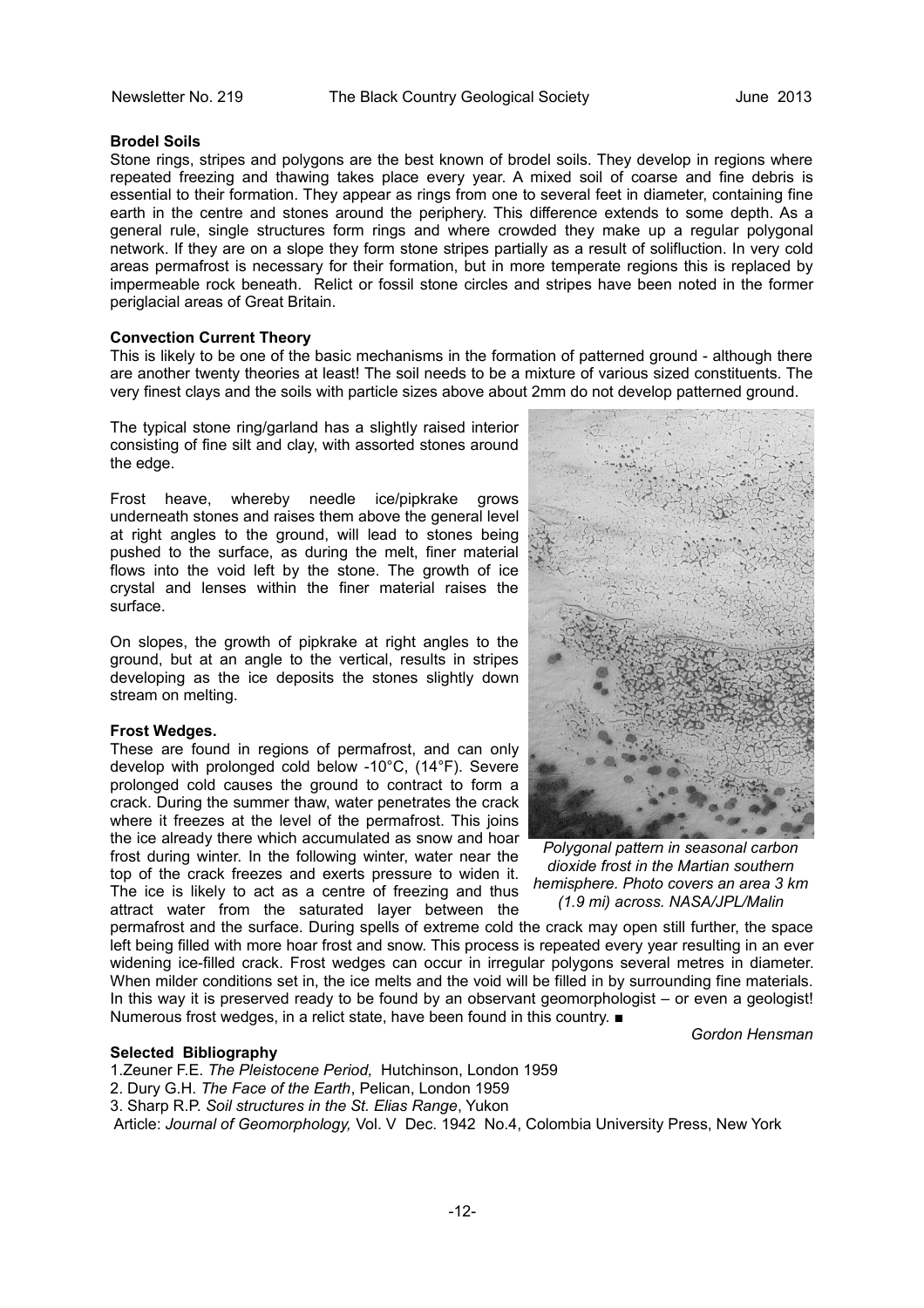## **The Dudley Bug by Ian Henery**

| "Miss, a question - how old, really, are you?   | "Miss, is this the Wrens Nest Nature Reserve?     |
|-------------------------------------------------|---------------------------------------------------|
| What is the oldest thing that you can think     | Fossilised bugs in rocks - insects! Scary!        |
| And when you were born, did people wear shoes?  | Want to go up there but don't have the nerve,     |
| Was Red Bull invented for kids to drink?"       | You could say I'm a bit of a fairy."              |
| "Let me see - well, there was Top of the Pops,  | "It's not a bug, dear but a trilobite,            |
| Music was served on vinyl in inches;            | Nicknamed Dudley Bug or Dudley Locust             |
| Starsky and Hutch were our cuddly cops          | By limestone quarrymen working the site,          |
| And seen in weekly romantic clinches."          | Now an ancient monument held on trust."           |
| "Miss, your language is strange, foreign to us; | "Miss, my book says it was a coral reef           |
| Music is downloaded, pizza in inches!           | And fossilised millions of years ago;             |
| No wonder your dad used to make a fuss          | Trilobites. Dudley Bugs, did not have teeth-      |
| And go in the shed to feed his finches."        | Gosh, Miss! There is so much that I didn't know!" |
| "No Sky TV, snooker in black and white;         | "Ripple marks remain of sea on the sand           |
| No twitter, Skype, mobile phones or facebook,   | Four hundred million years in the past;           |
| We sat by coal fires and read at night          | An ancient sea in the palm of your hand;          |
| And mom grew her own vegetables to cook."       | Geology matters, secrets to last."                |
| "Miss, did you have the number to Childline?    | "Miss, I hear you - life photographed in lime,    |
| No texts sent to your posse of cool mates       | 7 hundred types of fossils, Wrens Nest;           |
| And your dad's job - under the earth to mine?   | Massive coral beds, like ripples through time,    |
| Horrible history, life was not great!"          | 86 are unique, we are the best!"                  |
| "How far back can I go? Let's try Dudley:       | "Thank you, now let's move on from time travel,   |
| Dinosaurs ruled the earth, fossils in rocks;    | Leave the beach by a tropical lagoon;             |
| All this area was covered by sea                | Answers are given, the past unravels,             |
| And secrets, geologists can unlock!"            | The spirit reaches for the stars and moon."       |

*Ian Henery (Walsall's Poet Laureate), 10th May 2013*

## **Geobabble**

This is the tenth anniversary edition of **Geobabble**; the first article of this name appeared in Newsletter 159, June 2003. The Society had a familiar look about it; Graham Worton was Chairman, Alan Cutler Vice Chair, Mike Williams Treasurer, Gordon Hensman was Meetings Secretary and Sarah Worton was Secretary. We had no official Newsletter Editor at that time but Graham would knock it together. I remember the inception of Geobabble as I was working with him in his then office, upstairs in the Museum and Art Gallery. He showed me his proposal for a new feature called Geobabble. The idea was that the Society could put together its own glossary of geology techno-speak. He kicked off the new column with the word **taphonomy** meaning the processes operating from the death of an animal until it became a fossil. He asked me if I would like to make a contribution and so I went away and came up with four ideas related to terminology. I had hoped that Graham would spread them over the next four Newsletters, but they all appeared in the August 2003 edition, and so Geobabble began.

You can read these early editions by going to our excellent website: [www.bcgs.info](http://www.bcgs.info/) and follow the links to the Newsletter and then Geobabble. In the August 2003 edition the word **penecontemporaneously** was defined, and its use when playing hangman. Then the revision of fossil names in the 70s and 80s was looked at, so that my favourite Wenlock coral Omphyma had become the weak sounding Ketophyllum. The most ridiculous use of language I could find was an American earth scientist calling the ground, "the free air interface". But most anomalies seem to come in the area of the classification of sedimentary rocks and the naming of minerals. Have you heard of a silirudite? Is it Baryte, Barite or Barytes? ►